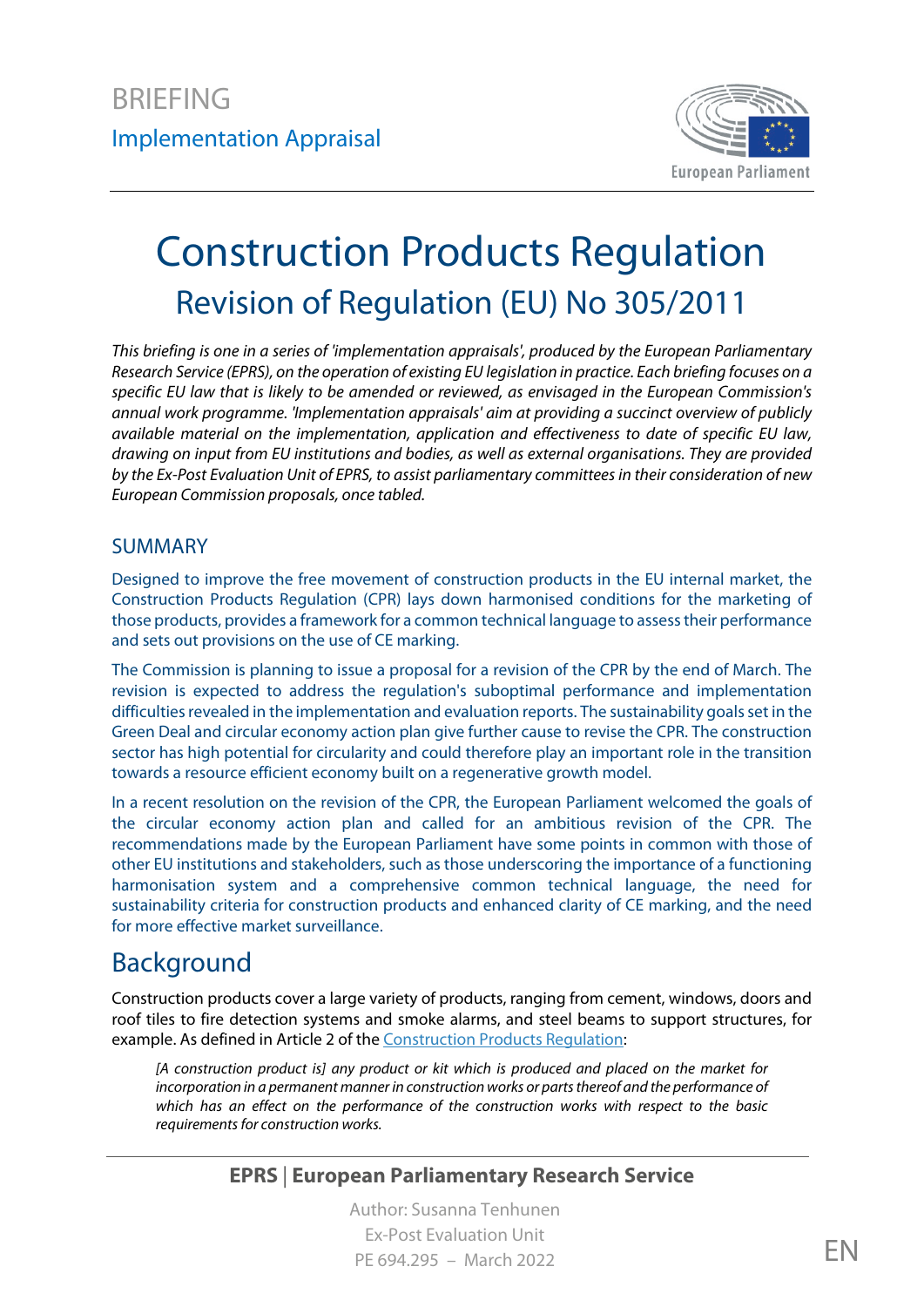Adopted in 2011 and fully applied since 2013, the CPR replaced Construction Product Directive 89/106/EEC. Throughout subsequent amendments, the general objectives of the CPR have stayed the same: 1) to remove barriers to trade in order to create an internal market for construction products; and 2) to provide appropriate means to define performance requirements and check compliance. The specific objectives of the CPR are to create a level playing field for all actors and to increase the credibility of the whole system by simplifying procedures and clarifying concepts. These are complemented by an operational objective to introduce a common technical language through harmonised technical specifications.

[Article 114 TFEU](https://eur-lex.europa.eu/legal-content/EN/ALL/?uri=CELEX:12008E114) on approximation of laws providesthe **legal basis** for the CPR and requires the use of the ordinary legislative procedure. Since the aim of the legal act is to ensure the establishment and functioning of the internal market for construction products, actions to avoid disparity and fragmentation in this field can only be effective if taken at EU level.

A number of EU legal acts recently revised or under revision **interlink with the CPR through their scope**. For example, the EU's recent [strategy on standardisation](https://eur-lex.europa.eu/legal-content/EN/TXT/?uri=CELEX:52022DC0031) and an ongoing amending [proposal](https://eur-lex.europa.eu/legal-content/EN/HIS/?uri=CELEX:52021PC0346)<sup>[1](#page-11-0)</sup> on the European Standardisation [Regulation \(1025/2012\)](https://eur-lex.europa.eu/legal-content/EN/TXT/?uri=CELEX:32012R1025) will have an impact on the standardisation framework in the EU. Furthermore, the legislative package referred to as the new [legal framework](https://ec.europa.eu/growth/single-market/goods/new-legislative-framework_en) (NLF),<sup>[2](#page-11-1)</sup> which addresses surveillance, conformity assessments and CE marking, is undergoing an evaluation. $3$  This evaluation, envisaged for the second quarter of 2022, will assess the performance of the NLF and whether it remains fit for purpose.

Technological developments and the transition towards climate neutrality have triggered the need to revise legislation in the near future. Examples include legislation on waste, the [Energy Labelling](https://eur-lex.europa.eu/legal-content/EN/TXT/?uri=CELEX:32010R0066)  [Regulation \(66/2010\)](https://eur-lex.europa.eu/legal-content/EN/TXT/?uri=CELEX:32010R0066) and the [Ecodesign Directive \(2009/125/EC\)](https://eur-lex.europa.eu/legal-content/EN/TXT/?uri=CELEX:32009L0125). In the latter case, widening the scope of the Ecodesign Directive beyond its current sphere (energy-related products) could have a significant impact on construction products. Sustainable product policy together with ecodesign and energy labelling legislation are effective tools for improving energy efficiency and enhancing product sustainability. The Commission is expected to publish the sustainable product policy initiative, including a revision of the Ecodesign Directive, at the end of March 2022. Areas such as consumer protection, public procurement and accessibility legislation meanwhile share some common ground with the CPR, as do the Energy Efficiency and Energy Performance of Buildings Directives.

The energy union, launched in November 2016, mentioned possible **revision of the CPR** as part of the package, and the issues highlighted by the 2016 implementation report led to an extensive stakeholder consultation. The upcoming revision builds on this history and its vast body of evidence and seeks to incorporate the sustainability elements included in the [Green Deal](https://eur-lex.europa.eu/legal-content/EN/TXT/?qid=1576150542719&uri=COM%3A2019%3A640%3AFIN) in 2019, and elaborated further in the [circular economy action plan](https://eur-lex.europa.eu/legal-content/EN/TXT/?qid=1576150542719&uri=COM%3A2019%3A640%3AFIN) adopted in 2020. The Commission's 2021 [work programme](https://eur-lex.europa.eu/resource.html?uri=cellar%3A91ce5c0f-12b6-11eb-9a54-01aa75ed71a1.0001.02/DOC_2&format=PDF) initially envisaged the CPR revision for the third quarter of that year, but later postponed it to end of March 2022.

The Green Deal presented a vision for the sustainable transformation of the EU's economy with the aim of achieving climate neutrality by 2050. At the core of this challenge was the need to mobilise industry around the shift to a clean circular economy, using the digital transformation as a key enabler. The circular economy action plan (CEAP) presented a set of 35 key actions, including a sustainable product policy framework to put this transformation into practice. This framework aims to transform design and product production processes and to empower consumers and public buyers to be active participants in the transition towards a more circular economy. The revision of the Ecodesign Directive and necessary complementary legislative proposals, and the revision of the waste legislation are centrepieces of this proposed updated policy framework. In addition, the CEAP takes a strategic approach to key value chains and presents focused initiatives for sectors with a high potential to circularity, such as the construction sector.

Among the sectoral aspects of the CEAP, the Commission has announced a comprehensive strategy for a sustainable built environment covering the building and construction sectors. However, that strategy has been postponed until further notice. Commissioner Thierry Breton explained this delay in an [answer](https://www.europarl.europa.eu/doceo/document/E-9-2020-003497-ASW_EN.html) to a written question in December 2020. He pointed out that some of the measures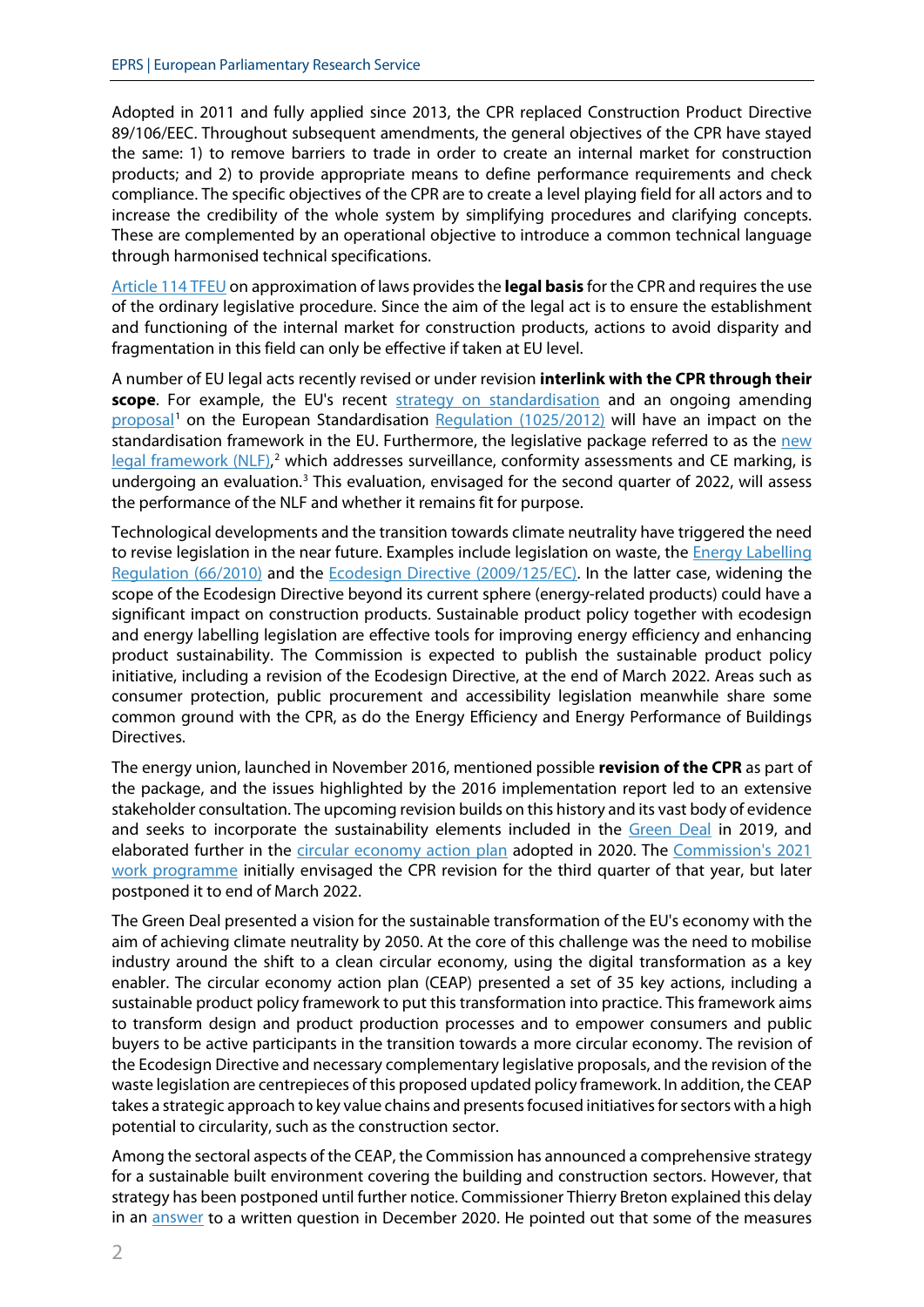that were originally intended to be part of this strategy had already been introduced in the context of the [recovery plan](https://ec.europa.eu/info/strategy/recovery-plan-europe_en) and ['renovation wave'](https://eur-lex.europa.eu/legal-content/EN/TXT/?uri=CELEX:52020DC0662) initiatives, seizing the opportunity offered by the postpandemic recovery and accelerating the green and digital transitions. The Commission was intending to propose a holistic approach to the built environment in the 2021-2022 period.

The EU's [new industrial strategy](https://eur-lex.europa.eu/legal-content/EN/TXT/?uri=CELEX:52020DC0102) also highlights the role of the sustainability of construction products in increasing the energy efficiency and environmental performance of buildings and their overall importance in the transition towards climate neutrality.

### Legal framework

The CPR harmonises the method for assessing the performance of construction products and creates harmonised conditions for marketing such products. When construction products are placed on the market, economic operators must be in conformity with EU-level harmonised standards. The same applies to EU countries when they set requirements for the performance of construction products. A CE-mark indicates that a construction product is in conformity with its declared performance. Member States must allow the marketing of such products without requiring any additional marks, certificates or testing.

According to the CPR the following **seven basic requirements for construction works** (BWRs) define the sphere of harmonisation. The BWRs cover essential characteristics of products and establish categories for possible national requirements:

- 1 mechanical resistance and stability;
- 2 safety in the event of fire;
- 3 hygiene, health and environment;
- 4 safety and accessibility in use;
- 5 protection against noise;
- 6 energy economy and heat retention;
- 7 sustainable use of natural resources.

The mandatory nature of harmonised standards and the division of powers between the EU and the Member States are particular to the context of the CPR.

On the division of **powers between Member States and the EU**, the CPR does not set EU-wide requirements for construction products. In accordance with shared responsibilities, the EU regulates the placing on the market of construction products, whereas the Member States set rules on the products' use, such as performance requirements. The EU is responsible for provisions relating to access to the internal market excluding product performance requirements. Member States deal with rules relating to fire safety, and environmental, energy and other requirements applicable to construction works. When it comes to **mandatory harmonised standards**, the CPR establishes a system where harmonised standards are drafted by the European standardisation organisations CEN/CENELEC on the basis of standardisation mandates. These mandates are issued by the Commission following consultation of the Standing Committee on Construction and taking into account the requirements of Member States, as well as stakeholders' views. Following an internal assessment by CEN/CENELEC, the standards are submitted to the Commission for citation in the Official Journal of the European Union (OJEU). This citation becomes the official reference for the assessment and declaration of performance<sup>[4](#page-11-3)</sup> of the essential characteristics covered. Consequently, manufacturers are to use them and the CE mark for construction products covered by harmonised standards. Before citation in the OJEU, the Commission assesses the conformity of the standard submitted with the mandate.

European Court of Justice (ECJ) case law has highlighted the mandatory nature of the harmonised standards and their exhaustiveness, as well as the Commission's mandate in the standardisation process.[5](#page-11-4) The exhaustive and mandatory qualities of harmonised European standards have been defined and maintained in subsequent ECJ rulings.

The current legal framework concerning harmonised European standards has resulted, over the years, in a situation where new standards no longer meet the eligibility criteria necessary to be cited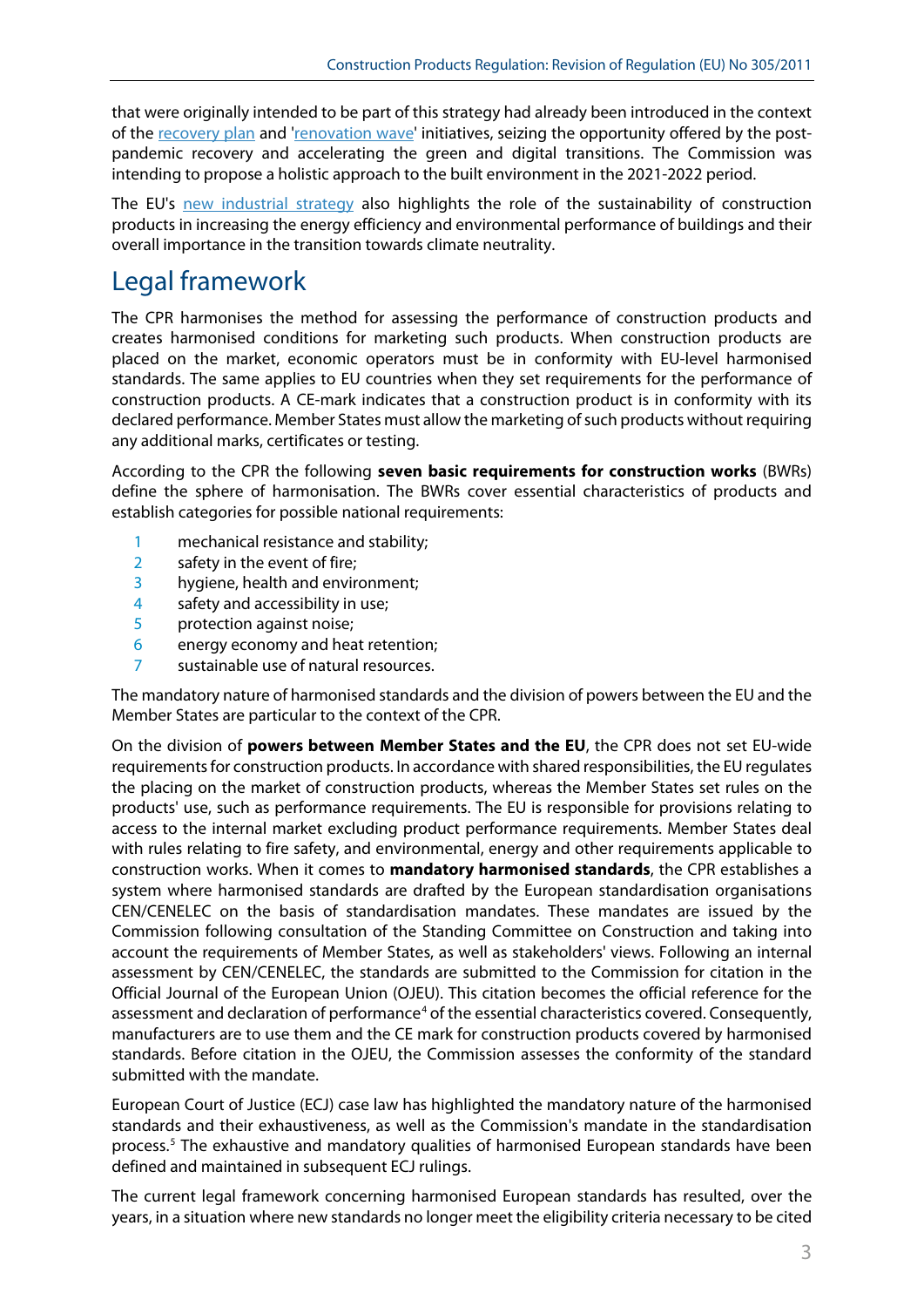in the OJEU, often because of insufficient compliance with legal and administrative rules. Moreover, many of the standards are partially developed under outdated mandates. This so called **backlog situation** challenges the *raison d'être* of mandatory harmonised standards and hinders the proper functioning of the internal market for construction products.

Construction products not or not fully covered by a harmonised standard can be voluntarily CE marked through a European technical assessment (ETA) issued by a technical assessment body (TAB) and based on European assessment documents (EAD). The European Organisation for Technical Assessment EOTA,<sup>[6](#page-11-5)</sup> established under the CPR, provides the framework for this alternative [route](https://www.eota.eu/) for CE marking specifically designed for non-standard and innovative construction products.

Together, harmonised European standards and EADs form a common technical language that is considered essential to ensure common assessment methods, guarantee availability of reliable performance information and enable comparison of products from different manufacturers. However, the CPR provides some simplified procedures in specific cases(Chapter VI). Manufacturers can use them in order not to replicate certain testing types when appropriate technical documentation already exists. The simplified procedures are designed to alleviate the financial burden for micro-enterprises and small and medium-sized enterprises (SMEs) when drawing up declarations of performance and they are available in some special cases, such as for individually manufactured construction products.

A construction product assessed according to a harmonised European standard or for which an ETA/EAD has been issued can and must be **CE marked**. There are three exceptions to this obligation to draw up a declaration of performance and put a CE mark on a construction product: first, when the construction products are individually manufactured or custom-made; second, when the products are manufactured on the construction site; and third, when the manufacturing process follows a tradition necessary for the conservation of officially protected works.

When a product is not covered by a harmonised standard or an ETA is not issued for it, the principle of mutual recognition applies. Member States may set out requirements for the use of these construction products under the CPR framework. These products will not receive a CE mark under CPR, but CE marking might be among the requirements of other relevant EU legislation.

**Market surveillance** of construction products is organised by Member States in accordance with Chapter VIII of the CPR, [Regulation \(EC\) 765/2008](https://eur-lex.europa.eu/legal-content/EN/TXT/?uri=CELEX:32008R0765) setting out the requirements for accreditation and the market surveillance of products and [Regulation \(EU\) 2019/1020](https://eur-lex.europa.eu/legal-content/EN/TXT/?uri=CELEX:32019R1020) on market surveillance and compliance of products.

Delegated acts can be used to define threshold levels and classes of performance in relation to the essential characteristics of products.<sup>[7](#page-11-6)</sup> They can also be used to establish conditions under which a construction product shall be deemed to satisfy a certain level or class of performance without testing or without further testing. The Commission has published 20 delegated acts under the CPR and an implementing act on the European technical assessment format.

# Commission reports and consultations

The revision of the CPR has triggered extensive consultation of various stakeholders by the Commission, performed in different phases and over several years.

#### Extensive consultation of stakeholders since 2016

**Since 2016 the Commission has engaged in wide stakeholder consultation** on a variety of aspects. Following the publication of the implementation report in July 2016 (see below), it organised five theme-based meetings on the CPR review,through technical platforms, with Member State representatives, business representatives, companies, technical bodies and testing bodies. The topics of these meetings organised between October 2016 and April 2017 were: [standardisation,](https://ec.europa.eu/docsroom/documents/26204/attachments/1/translations/) [simplification issues,](https://ec.europa.eu/docsroom/documents/26204/attachments/2/translations/) [information needs,](https://ec.europa.eu/docsroom/documents/26204/attachments/3/translations/) [coexistence of EU and national systems,](https://ec.europa.eu/docsroom/documents/26204/attachments/4/translations/)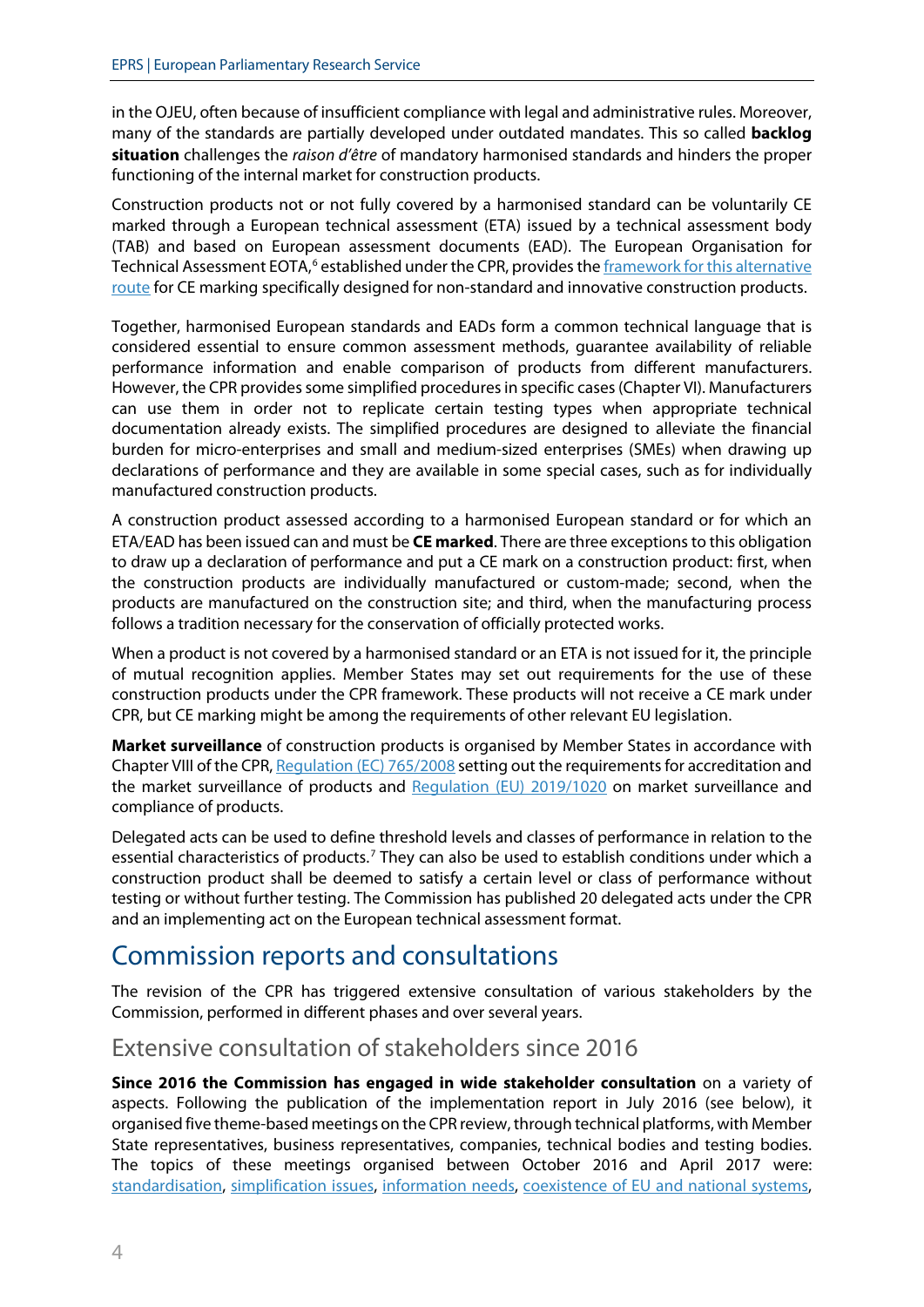and the [future of EOTA.](https://ec.europa.eu/docsroom/documents/26204/attachments/5/translations/) The Commission also examined the findings of the construction sector fitness check $8$  and the opinions of the REFIT platform.

Consequently, the evaluation report of 2019 was underpinned by a rich body of evidence and several publications. The report made use of the various Commission reports, [studies and surveys](https://ec.europa.eu/growth/sectors/construction/support-tools-studies_en) and of a dedicated external study. The evaluation also include[d feedback](https://ec.europa.eu/docsroom/documents/31222) from the initial inception impact assessment of 2017 and the results of the [public consultation.](https://ec.europa.eu/info/consultations/public-consultation-eu-rules-products-used-construction-buildings-and-infrastructure-works_en)

The publication of the revised inception impact assessment in 2020 was followed by a [feedback](https://ec.europa.eu/info/law/better-regulation/have-your-say/initiatives/12458-Construction-products-review-of-EU-rules_en)  [period](https://ec.europa.eu/info/law/better-regulation/have-your-say/initiatives/12458-Construction-products-review-of-EU-rules_en) and a further [public consultation,](https://ec.europa.eu/info/law/better-regulation/have-your-say/initiatives/12458-Construction-products-review-of-EU-rules_en) which offered all stakeholders and final users the opportunity to give their opinion via an online questionnaire. In addition, the Commission organised a [dialogue with Member States](https://ec.europa.eu/growth/sectors/construction/product-regulation/review_en) comprised of a set of discussions addressing the main topics of the upcoming revision. A second [public consultation](https://ec.europa.eu/info/law/better-regulation/have-your-say/initiatives/12458-Review-of-the-Construction-Products-Regulation/public-consultation_en) on the impacts of potential options for the future took place from September to December 2020. The feedback from these consultations will feed into the impact assessment accompanying the upcoming Commission proposal.

### Implementation report

The **Commission's implementation report** of **7** July 2016, fulfilled the requirement set out in Article 67(2) CPR of a regular implementation assessment of the regulation. By then the CPR had been fully applied for three years, and it was time to assess its achievements and limitations.

According to the overall remarks, all elements of the CPR had been implemented and were in place, such as notified bodies and technical assessment bodies across Europe, which was considered an achievement. On the side of insufficiencies, the report revealed that the objectives set for the CPR had not been fully attained and required further efforts.

Many of the challenges pointed out by the report related to implementation difficulties and delayed adaptation by stakeholders. Moreover, the Commission highlighted several other issues, such as transparency and the speed of finalising EADs; clarification of the content of the declaration of performance (DoP) and derogations from it; increased information on CE marking; efficiency and uptake of the simplification procedures for micro-enterprises; and better functioning market surveillance, including sector-specific surveillance. The report also highlighted that the use of national marks and testing requirements was ongoing in several Member States, contrary to the principles of the CPR.

The Commission considered that addressing the findings of the report required more time, a close dialogue between all parties and in depth analysis. In order to support adequate implementation by all players, particularly at national level and among CEN/CENELEC, the Commission committed to monitor the situation and entered into a dialogue with different stakeholders.

### Evaluation of the Construction Product Regulation

The **evaluation report** of [24 October 2019](https://ec.europa.eu/docsroom/documents/37827) on the CPR confirmed many of the conclusions of the implementation report and revealed some new findings based on consultations of various stakeholders. An evaluation **report on the performance** of the European Organisation for Technical Assessment (EOTA) was [published simultaneously.](https://ec.europa.eu/docsroom/documents/37826)

Regarding the **effectiveness** of the CPR, the evaluation report highlighted three overarching issues:

×. Under-performance of the standardisation mechanism under the CPR and its impact on the internal coherence of the legal act

According to the evaluation report, any revision of the current method of developing harmonised technical specifications should be carefully considered. The current backlog situation is slowing down the validation of new mandatory standards, which contributes to supplementary national requirements leading to the fragmentation of the internal market of construction products.

× Ineffectiveness of market surveillance activities in Member States and their varying quality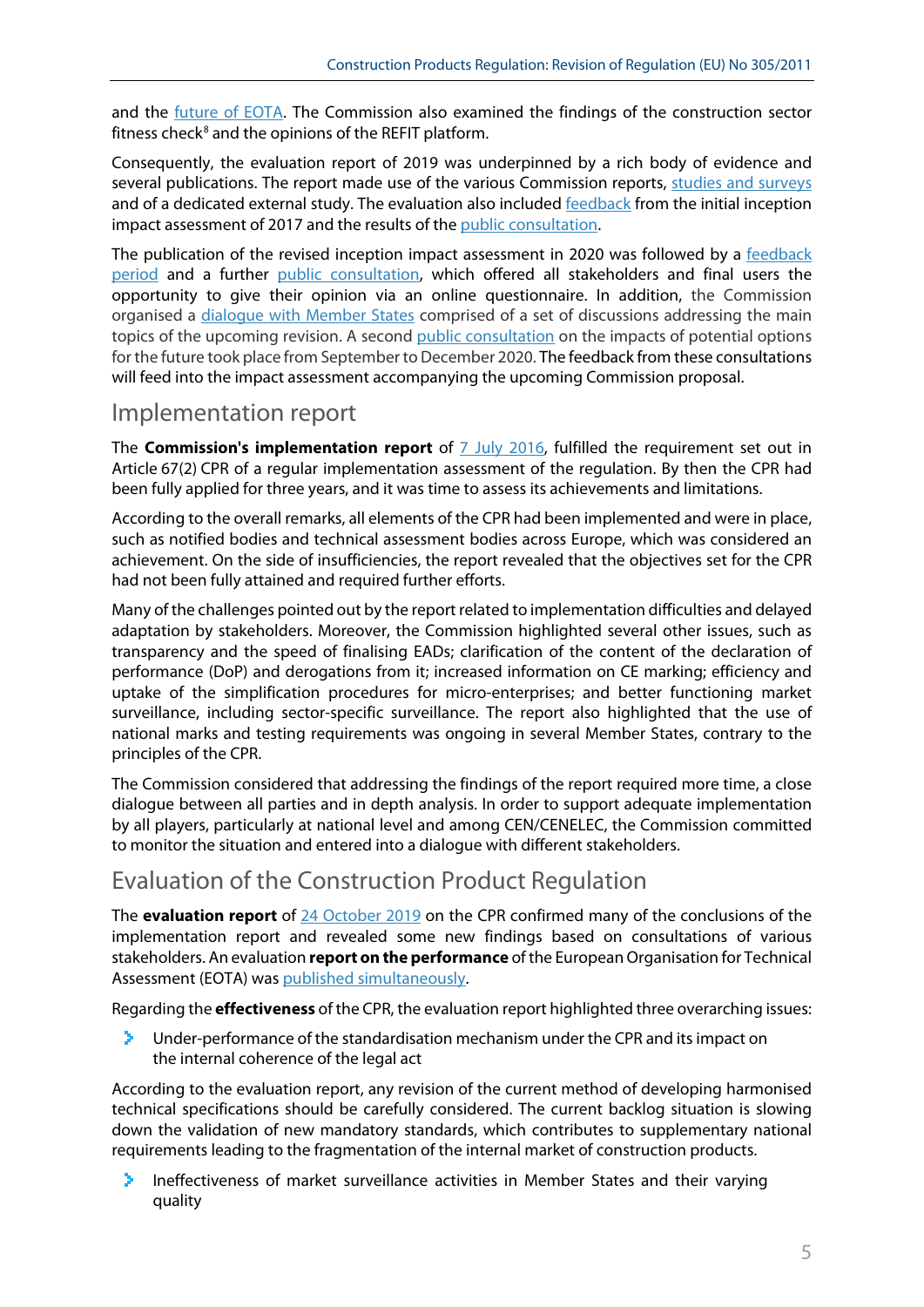National marks and certifications hinder the creation of an internal market for construction products. According to the evaluation, work remained to be done amid good progress attained under the CPR. Therefore, enhanced cooperation between market surveillance actors was considered a priority in bringing the market surveillance activities to an equal level across Member States and thus ensuring a level playing field for all in the internal market.

× Suboptimal simplification activities, not fulfilling expectations

The report concluded that the articles on simplification for the benefit of SMEs and microenterprises should be scrutinised closely and possibly even deleted. The original aim had been to reduce the compliance costs of smaller companies. According to the evidence, this had turned into a lost opportunity to the extent that some of the smaller companies found it more attractive to comply with the general regime than with the derogations.

Other relevant findings included remarks on the internal and external coherence of the CPR, which could both be increased.

- У The future role of EADs and the EOTA route was raised as one of the key questions. Currently, to some extent the EOTA route acts as a substitute for the dysfunctional system of harmonised standards, which was not its original purpose.
- ×. In terms of the CE mark, information offered to users has improved transparency and the possibility to assess product performance. However, the evidence suggests that the meaning of the CE mark in construction products is often misinterpreted.

Regarding the **efficiency** of the CPR, a comparison of costs and benefits by stakeholders showed a mixed outcome. Access to other EU markets was the main benefit listed in the evaluation report alongside other achievements, such as uniform information for end-users and greater focus on quality. The report revealed that the CPR had fallen short of stakeholders' expectations in terms of cutting red tape and simplifying procedures – both measures intended to support SMEs and microenterprises. With a view to the future revision, the report stressed some areas for improvement, such as the creation of EU-level measures on sustainable use of natural resources and inherent product safety, without in any way eroding Member States' responsibility for safety of construction works.

The objectives of the CPR remained **relevant**, according to the Commission's investigation, although it had not met all the stakeholders' expectations or priorities. The backlog situation and other challenges of the mandatory system of European harmonised standards was identified as one of the major issues to have undermined the relevance of the CPR. Legal certainty, safety, increased opportunities for cross-border trade and credible information on the environmental impact of construction products were key to stakeholders in terms of building a relevant framework for the marketing of construction products in the EU internal market.

The evaluation report recognised that the **internal coherence** of the CPR could be improved. Here again the system of mandatory standards and the current backlog situation were mentioned as areas in need of practical measures. Another element of internal coherence was the overlapping nature of measures on the CE marking and the DoP. A third aspect pointed out in the report was the need to clarify the simplification clauses, market surveillance and safeguard procedures, which were inefficient due to a lack of internal coherence.

As regards the **external coherence** of the CPR, several potential situations of measures overlapping or conflicting with national and/or EU legal acts were cited. For example, the harmonisation systems used in the Ecodesign Directive and the CPR could create a conflict where the performance of a product is assessed in two different ways. Nevertheless, possibilities for synergy between the CPR and other EU level legislative acts also exist. For example, the CPR harmonised rules for marketing construction products allow a comparison of the energy performance of products from different manufacturers. The evaluation report suggested that a harmonised European standard on sustainability of energy economy could help to achieve the objectives of the Energy Performance of Buildings Directive.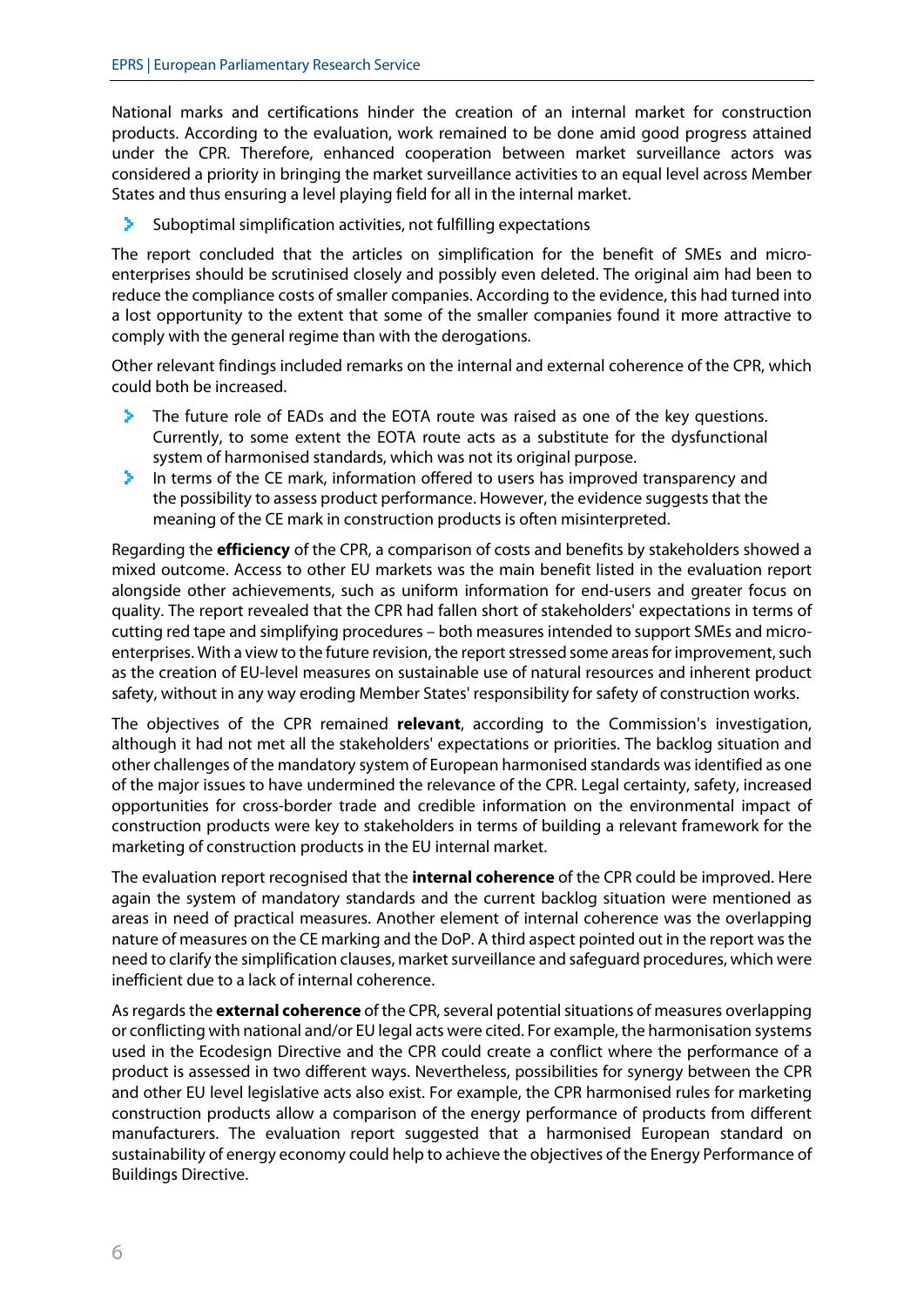Despite all the shortcomings and suboptimal implementation, stakeholders acknowledged **the EU added value** of the CPR and there was strong support for the overall objectives of the CPR. Consequently, the possibility of repealing the CPR did not gain support in the consultations. On the contrary, four out of five agreed on the need for an EU-level legislative act on construction products.

The **EOTA evaluation report** concluded that the EOTA route had duly fulfilled the tasks set out in the CPR and that evidence confirmed it had offered the expected flexibility. However, the report identified several structural issues and pointed out certain areas for improvement. The outcome showed that the EOTA route was not widely used, on the contrary, it served a limited number of manufacturers of construction products. Although its aim was to facilitate speedier entry onto the market of innovative products, the overwhelming majority of ETAs did not concern innovative products but products already on the market. The evidence strongly suggested that the EOTA route had above all made up for the underperformance of the standardisation system. All in all the evaluation report proposed that the role of EOTA and of the EOTA route should be analysed in depth as part of any CPR revision.

### The initial and revised inception impact assessments

An **initial inception impact assessment** was launched on [19 June 2017](https://ec.europa.eu/docsroom/documents/42001) and a **revised inception impact assessment** on [17 June 2020.](https://ec.europa.eu/docsroom/documents/43301) During the three years between the two assessments, the Commission developed further the future options and different scenarios as well as its analysis on their expected economic, social and environmental impacts and their effects on red tape. The revised inception impact assessment confirmed the twofold aim of the revision. While addressing the areas of improvement identified in the evaluation report, it also put forward the sustainability and environmental goals underpinned by the Green Deal and the CEAP.

The revised inception impact assessment raised some systemic challenges at the centre of the upcoming revision.

- У. One of the focus areas would be the system of harmonised standards, owing to insufficiencies in the current standardisation process. As explained in the evaluation report, the current system does not meet the needs of either Member States or industry because of the insufficient quality of standards, ineffective market surveillance and the on-going existence of national marks and certificates.
- > -Other key elements are high compliance costs affecting in particular SMEs and microenterprises that cannot reap the benefits of scale.
- ×. The evaluation report also raised the importance of clarifying the meaning of the CE marking for construction products and removing duplication of information between the CE mark and the declaration of performance.

The objectives and goals of the circular economy action plan underlined the importance of fostering innovation and developing the safety and environmental aspects of construction products.

- У. The inception impact assessment mentions a comprehensive environmental footprint assessment system in order to increase the sustainability of construction products and enhance the sustainability of construction works. This would have to be considered in conjunction with other relevant policies.
- Similarly, the introduction of requirements for green construction products is У. considered to depend on the development of general environmental product policies. Bamboo, straw bales and reclaimed wood are examples of green building materials that are composed of renewable resources and have a low environmental impact.

In addition to the above mentioned issues, the inception impact assessment provides a list of other aspects considered in the context of the CPR revision, such as establishing a product database creating transparency; strengthening notified bodies and their designation system; streamlining non-conformity procedures; and complementing the powers of enforcement authorities.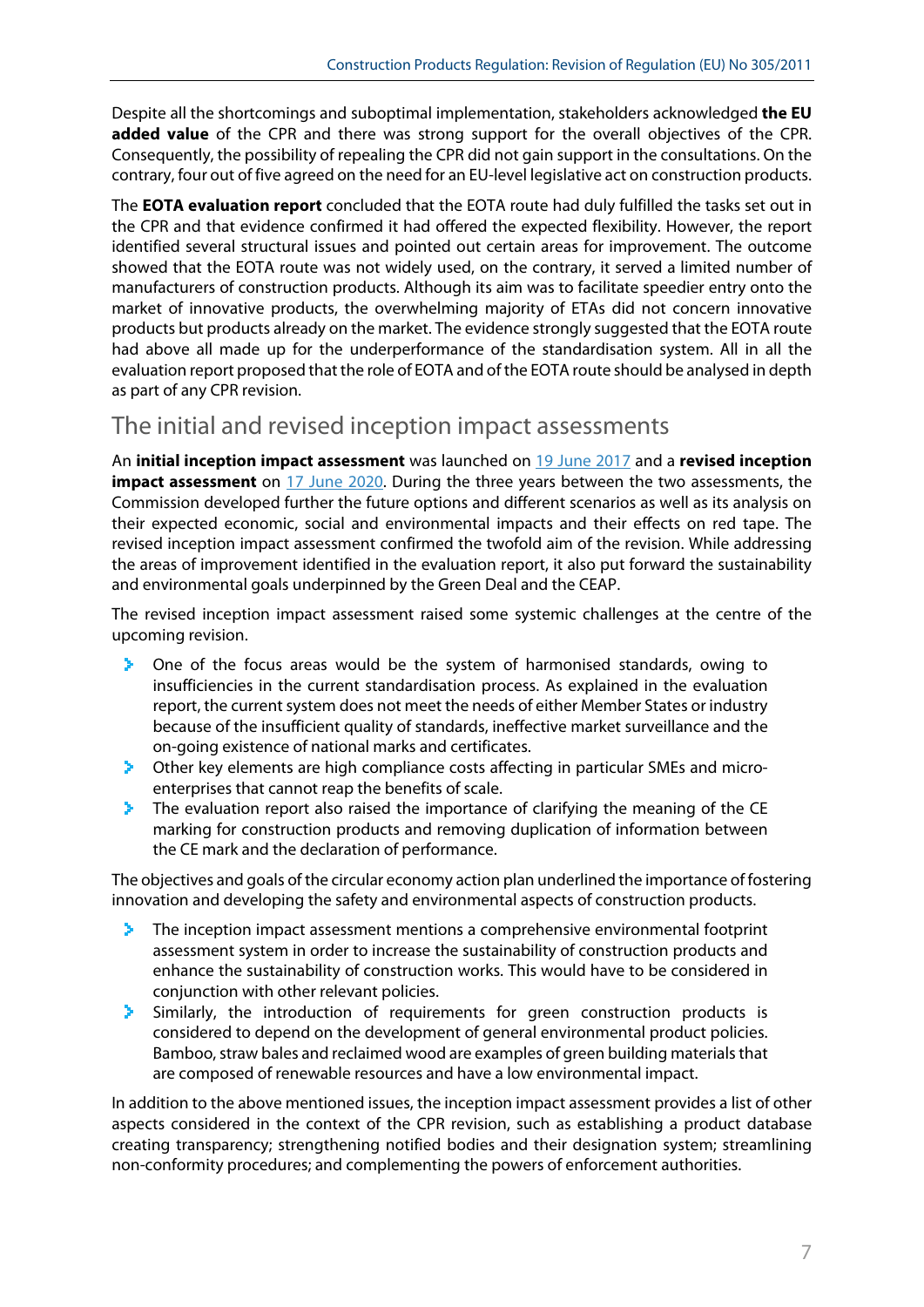### European Parliament activities

The European Parliament has called for an ambitious review, both to address the shortcomings of the CPR and to include new elements to promote the green and digital transitions.

#### Resolutions of the European Parliament

On 21 March 2021, the European Parliament adopted a [resolution](https://www.europarl.europa.eu/doceo/document/TA-9-2021-0074_EN.pdf) on the **implementation on the CPR**, welcoming the Commission evaluation report and praising the comprehensive preparatory work. The Parliament focused specifically on the following issues:

Common technical language, including standards: regarding the common technical language, Members expressed their concern on the backlog of issuing new standards. Parliament urged the Commission to find a quick and viable solution to the situation in order to improve the process and complete the common technical language with comprehensive harmonised standards.

CE marking and declaration of performance: Members underlined the fact the CE marking under the CPR is often misunderstood to be a quality label of construction products determining safety or usability for construction works. Parliament called for a solution that would provide end users with the necessary information on safety and compliance of construction products. In this context, Parliament called on the Commission to explore the possibility of including in the CPR additional information obligations and product performance obligations in terms of health, safety and environmental aspects. In addition, Members encouraged the construction sector to harness the full potential of digital technologies.

Market surveillance: Member States were invited to implement the new amending Regulation No (EU) 2019/1020 on market surveillance and compliance of products in full. The Commission was called on to adopt necessary implementing acts in order to align and guide the market surveillance authorities. Parliament also underlined the need to take into account products sold online in market surveillance activities, especially those made available by non-EU economic operators.

Sustainability in construction products: Parliament stressed the importance of a green transition covering all aspects from sourcing and manufacturing of construction products to their reuse and recycling in construction works. Members called on the Commission to assess how the CPR could enhance circularity, taking into account reused or remanufactured products, or those manufactured from recycled materials. The Commission was also called upon to incorporate environmental performance and sustainability criteria throughout the life cycle of specific construction product categories and related harmonised standards under the CPR.

**Commission responded** to Parliament's requests in it[s follow-up](https://oeil.secure.europarl.europa.eu/oeil/popups/ficheprocedure.do?reference=2020/2028(INI)&l=en) to the implementation resolution published on 20 August 2021.<sup>[9](#page-11-8)</sup> On common technical language and standards, it referred to the upcoming revision and the parallel review process of the CPR *acquis*. It mentioned specifically a pilot project together with CEN/CENELEC on drafting standards and finding solutions under the current legal framework. It also referred to guidance on preparing standards eligible for citation in the OJEU sent to CEN/CENELEC in January 2021.

In terms of the CE marking, the Commission acknowledged Parliament's observations and committed to addressing them in the revision. It pointed out that ambiguous information was partly due to the fact that a majority of construction products are covered by standards based on the repealed CPD. The Commission pointed out that some of the observations on market surveillance have already been addressed in new Market Surveillance Regulation No (EU)2019/1020 and made reference to the measures envisaged in the 'options paper'.<sup>[10](#page-11-9)</sup> On sustainability in construction products, Parliament's support for the green transition was welcome. A single framework for assessing and testing products and efforts to increase the consistency of construction products, measures and horizontal environmental policies were mentioned as objectives, along with the introduction of recycled content requirements for certain construction products as practical measures.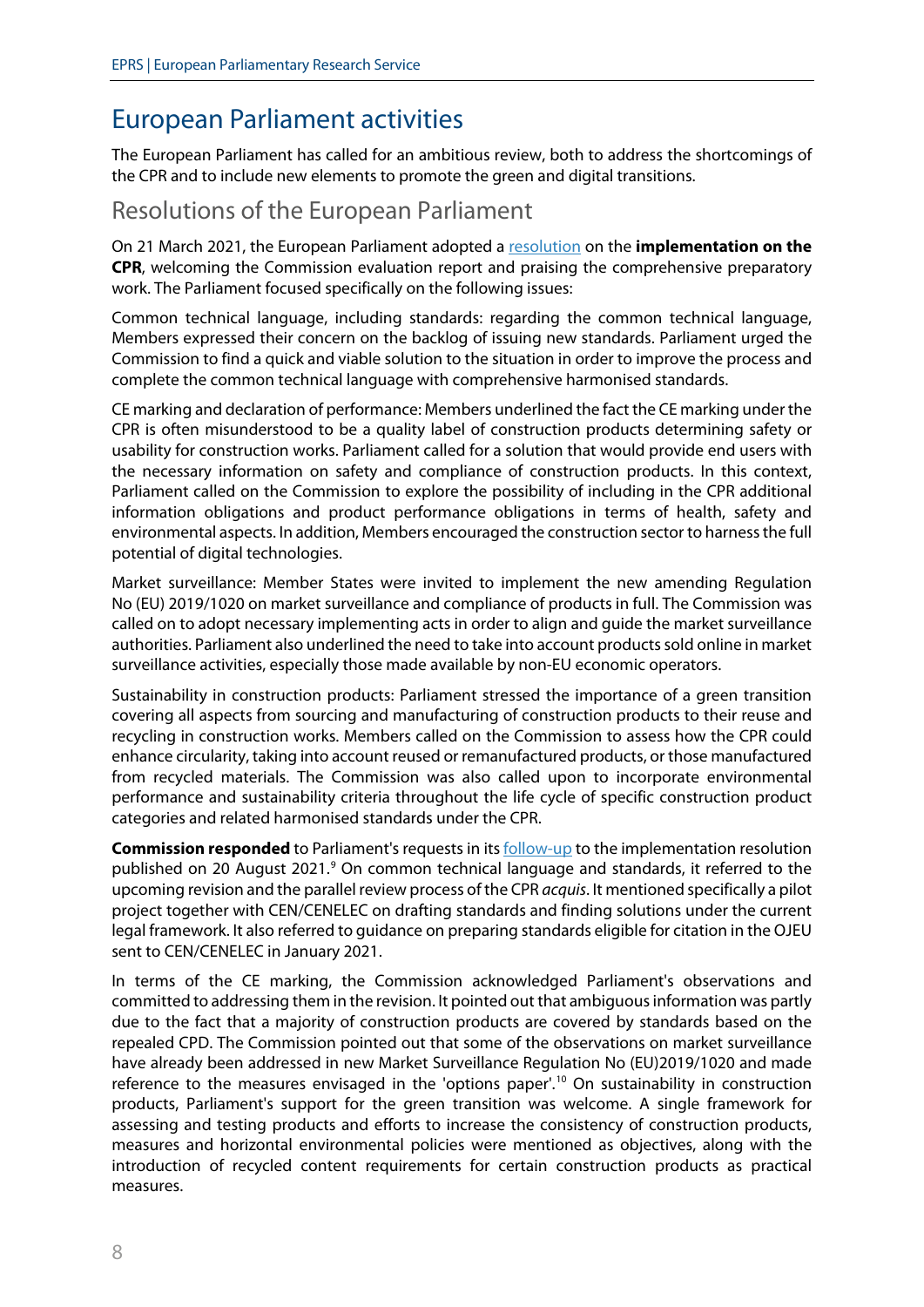On [10 February 2021,](https://www.europarl.europa.eu/doceo/document/TA-9-2021-0040_EN.pdf) Parliament adopted a **resolution on the new circular economy action plan** where it welcomed the new circular economy action plan (CEAP). It called on the Member States to steer direct investments and post-pandemic recovery funds to support the transition towards circular economy. Parliament called on the Commission to propose binding EU targets for 2030 to reduce the use of raw material and consumption footprints and to introduce harmonised, comparable and uniform circular economy indicators by 2021.

Parliament welcomed the Commission's intention to propose a sustainable products initiative broadening the scope of the Ecodesign Directive and invited the Commission to present a proposal by the end of 2021. Durable, circular, safe and non-toxic products and materials should become the norm in the EU internal market. In terms of empowering consumers and public purchasers, Members were in favour of introducing a digital passport for products. This would allow businesses, consumers and authorities to keep track of climate, environmental, social and other impacts throughout the value chain of the product.

Parliament made a series of remarks on strengthening the decision-making process for consumers by means of clear and easily understandable, harmonised labelling. It also highlighted the need to ensure stakeholders' free access to information on repair and maintenance and the importance of developing a high-quality infrastructure for the collection, sorting, reuse and recycling of materials. Members expressed their support for research and innovation and called on the Commission to put forward a legislative proposal on green public procurement procedures. Moreover, the resolution supported the Commission's proposal for sector-specific measures in areas with a high potential for circularity and made a series of recommendations for each of these sectors, including the construction sector.

Parliament called on the Commission to implement the 'renovation wave' initiative fully in accordance with the circular economy principle and stressed the potential for greenhouse gas savings and environmental gains by prolonging the lifetime of buildings as opposed to demolition. On setting a binding framework for construction performance, the Parliament called on the Commission to consider setting reduction targets for carbon use and materials in buildings by using the [levels\(s\) framework.](https://ec.europa.eu/environment/levels_en) Parliament underlined that the introduction of minimum legal requirements on the environmental performance of buildings is essential and necessary in order to improve the resource efficiency and energy performance of buildings. Members reminded the Commission of its obligation to consider revising the material recovery targets for construction and demolition waste under the Waste Framework Directive. They also suggested including reuse and recycling targets and a target for the use of secondary raw materials in the construction sector, while also enhancing their traceability.

In this context, Parliament called on the Commission to revise the Construction Products Regulation and welcomed the announcement of a strategy for a sustainable built environment. In addition, Parliament stressed the importance of putting in place building planning policies that prioritise renovation, conversion and the continuing use of buildings over the construction of new buildings.

The **Commission responded** to the Parliament in detail o[n 16 July 2020.](https://oeil.secure.europarl.europa.eu/oeil/popups/ficheprocedure.do?reference=2020/2077(INI)&l=en)<sup>[11](#page-11-10)</sup> It referred to construction products in the context of the sustainable products initiative, more specifically, the digital product passport, which is expected to cover high impact intermediary products such as steel, cement and chemicals, among others. The Commission also mentioned the possibility of minimum recycled content requirements in the context of upcoming revision of the CPR. In terms of actions taken in key product value chains, the Commission referred to the level(s) framework and possible measures to reduce both carbon emissions over the full life cycle of buildings and other environmental impacts.

#### Selected parliamentary questions

On [26 May 2021](https://www.europarl.europa.eu/doceo/document/E-9-2021-002798_EN.pdf) Member of the European Parliament (MEP) Dennis Radtke (EPP, Germany) put forward a **written question on the backlog situation**. He pointed out that the procedure for harmonised standards was currently time-consuming and costly for companies. Mr Radtke asked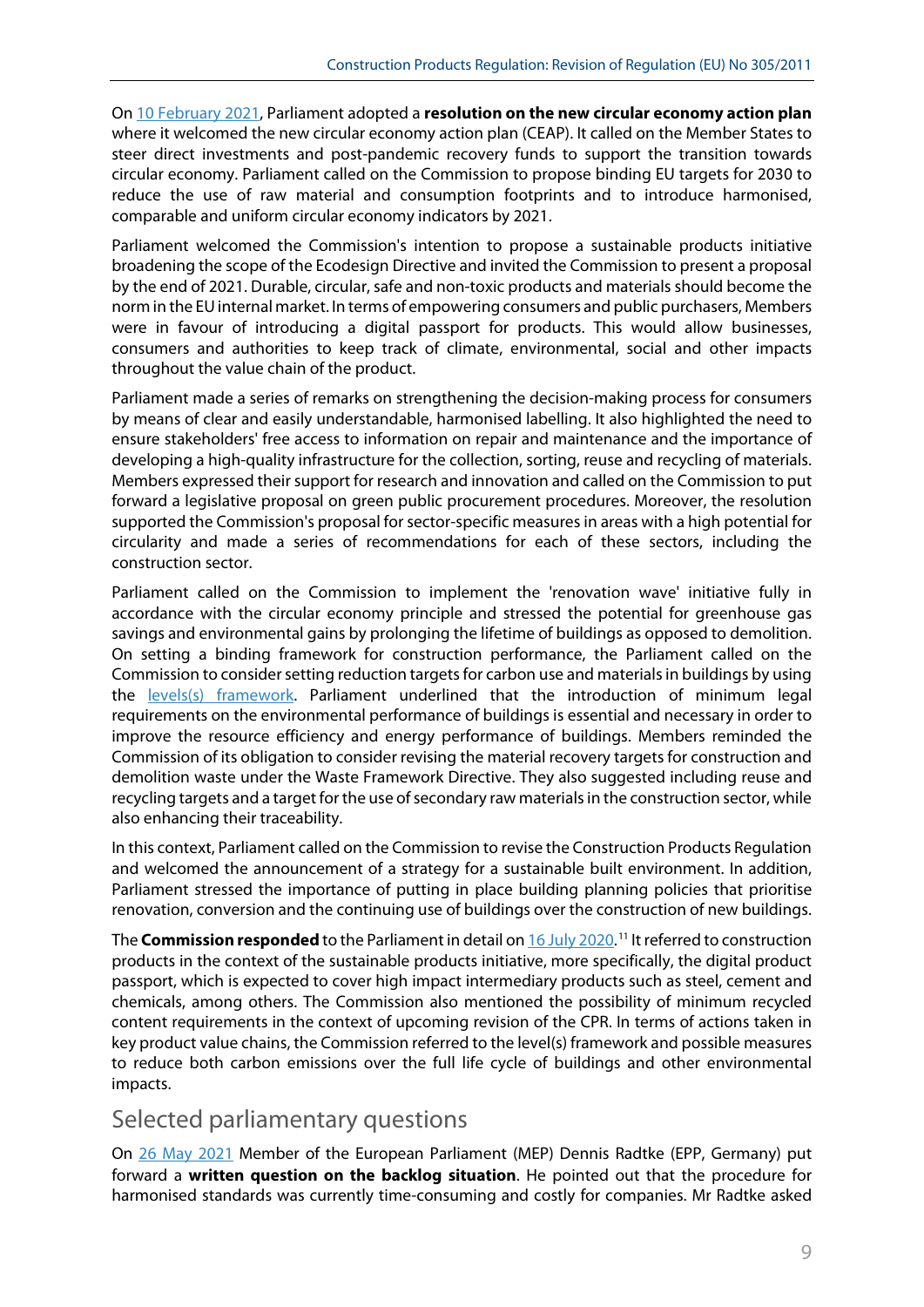how and when the Commission intended to solve the situation. He also asked if the Commission had considered introducing temporary certificates.

Internal Market Commissioner, Thierry Breton, answered on [17 August 2021.](https://www.europarl.europa.eu/doceo/document/E-9-2021-002798-ASW_EN.pdf) The main reason for the considerable delay in publishing proposed harmonised standards in the OJEU were problems relating to quality. He reported that the Commission had taken corrective action together with CEN and the German, Portuguese and Slovenian Presidencies of the Council, meaning the review of the CPR acquis. As solid progress on results was expected to produce positive impacts soon, the Commission did not see a need for temporary or ad hoc solutions.

On [6 November 2019,](https://www.europarl.europa.eu/doceo/document/E-9-2019-003676_EN.pdf) Elena Lizzi (ID, Italy) asked the Commission a written question about the **situation of European harmonisation** of volatile organic compound (VOC) requirements for the wood industry. She referred to the CPR's harmonisation objective, which means that products fulfilling the requirements should be compatible for production and consumption in all Member States. Ms Lizzi expressed her concern that growing fragmentation put this objective in question, referring specifically to Germany's rules on and testing methods for wood products. She asked the Commission whether it intended to take action in such cases to minimise fragmentation of the internal market. In specific terms, Ms Lizzi asked what action the Commission intended to take to adjust the German rules.

Thierry Breton answered on [6 February 2020](https://www.europarl.europa.eu/doceo/document/E-9-2019-003676-ASW_EN.html) that the Commission was aware of the additional national requirements for CE-marked products introduced in some Member States. He stated that such actions were not in compliance with the CPR and the related case law of the Court of Justice. According to the [infringement procedure,](https://ec.europa.eu/info/law/law-making-process/applying-eu-law/infringement-procedure_en) the Commission had ongoing bilateral dialogues with Member States. In terms of the specific question on Germany's rules and testing methods for wood products, the Commissioner referred to [the detailed opinion](https://ec.europa.eu/growth/tools-databases/tris/en/search/?trisaction=search.detail&year=2019&num=306) of the Commission on the subject where it requested explicitly that the situation be adjusted in order to eliminate issues of noncompliance.

# Council of the European Union

On [4 October 2019,](https://www.consilium.europa.eu/media/40928/st12791-en19.pdf) the Council adopted conclusions on the circular economy entitled '**More circularity – Transition to a sustainable society**'. The Council recognised the work already done in this field and encouraged further efforts to implement existing commitments relating to the transition towards a sustainable and circular economy. It supported the bid to step up the level of ambition in order to stimulate a systemic transition to a sustainable society. It called on the Commission to present an ambitious long-term strategic framework, including a vision for a circular economy and an action plan with targeted measures, recognising the need to address key sectors, such as construction, in order to foster circularity across the value chain. The Council stressed the importance of a coherent circular product policy and supported the extension of the ecodesign principles to new product ranges. Furthermore, the Council called on Member States and the Commission to develop further the public procurement framework. It also called for action to address certain sectors specifically, such as construction products, as part of the CPR revision.

On [17 December 2020,](https://data.consilium.europa.eu/doc/document/ST-13852-2020-INIT/en/pdf) the **Council adopted conclusions on 'Making the recovery circular and green'** in response to the Commission communication on the circular economy action plan for a cleaner and more competitive Europe. The Council welcomed the ambitious approach and its broad range of actions. However, it noted that implementation needed to take into account the different starting points of Member States and highlighted the need to develop indicators and metrics in order to monitor progress. The Council called on both the Commission and the Member States to strive to make a shift to a circular economy and highlighted its important role in post-pandemic recovery. In general terms, the Council underlined the importance of decoupling economic growth from resource use and developing a coherent legal framework, making sustainable products the norm.

On the construction and building sectors, the Council noted that they presented a high-impact value chain in terms of material, energy and greenhouse gas intensity and mentioned the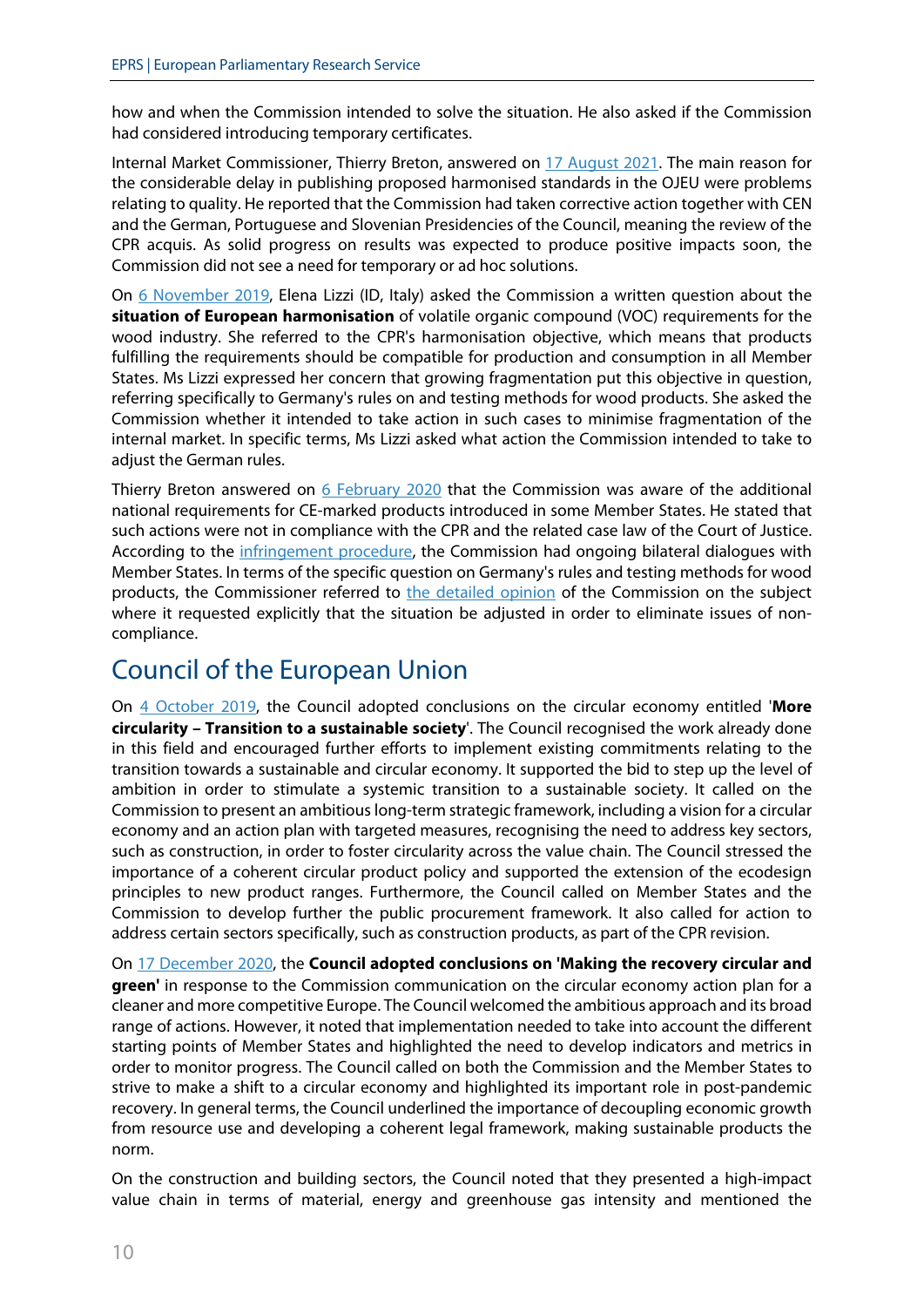sustainability performance potential of all construction products, buildings, infrastructure and other construction assets. It noted that the existing EU level(s) provided a framework for assessing and comparing the sustainability of buildings throughout their life-cycle. The Council welcomed the aim to create a sustainable whole life-cycle approach. In terms of renovation of buildings in accordance with sustainability and circularity criteria, it noted that the availability of high-quality construction products and certified secondary raw materials is essential. The Council also highlighted the social aspects of greening the construction and building sectors and raised the importance of appropriate training as well as upskilling of the work force. Furthermore, the Council recalled the connection between the targets of the Waste Framework Directive and the recycling of construction and demolition waste.

# European Economic and Social Committee

In it[s 15 July 2020](https://www.eesc.europa.eu/en/our-work/opinions-information-reports/opinions/new-circular-economy-action-plan) opinion on **the new circular economy action plan**, the EESC welcomed the CEAP and emphasised the momentum to foster the shift towards a sustainable economy in the postpandemic recovery actions. The EESC highlighted the **European circular economy stakeholder** [platform,](https://circulareconomy.europa.eu/platform/) which could offer practical support in this transition.

The EESC welcomed the proposal to widen the scope of the Ecodesign Directive. In the context of creating a life-cycle approach to the use and reuse of materials, the EESC encouraged the Commission to issue delegated acts to determine a set of criteria for various commonly used products, that could feed into other products. It underlined the importance of recognising the complementary nature of climate change, circular economy policies, corporate social responsibility and the circular nature of renewable energy sources.

The EESC highlighted the link between the EU's industrial strategy and the CEAP and called for a focus on sectors with a high potential for circularity, such as construction and buildings. As regards construction materials, the EESC called for the use of legal requirements to boost the market for secondary raw materials. It also supported the empowerment of consumers with information on product composition and possibilities for repair, with the goal of developing product management, traceability and transparency.

# Committee of the Regions

In its opinion on the **circular economy action plan**, adopted at its [12-14 October 2020](https://webapi2016.cor.europa.eu/v1/documents/cor-2020-01265-00-02-ac-tra-en.docx/content) plenary session, the Committee of the Regions (CoR) emphasised the importance of local and regional authorities as crucial players and the importance of local and regional guidance and the promotion of best practices in making the transition to a more circular economy a reality on the ground. It invited the European Commission, Member States and local and regional authorities to steer the investments from the EU recovery plan towards long-term economic, social and environmental progress.

The CoR stressed the importance of public procurement as a means to drive the market towards more sustainable products and services. In this context, it called for further development of green public procurement. It emphasised also that circular economy principles should become a common aspect for all sectors, mentioning the construction sector in particular.

The CoR insisted in validating the 'there is no waste' principle and preventing the use of virgin resources together with an obligation to use recycled materials. It also called on the Commission to put forward criteria for the value chains of products to ensure that a substantial proportion of new products are made of recycled materials. It also encouraged the Commission to propose a target for absolute waste generation per capita, as well as waste prevention targets for businesses and industry.